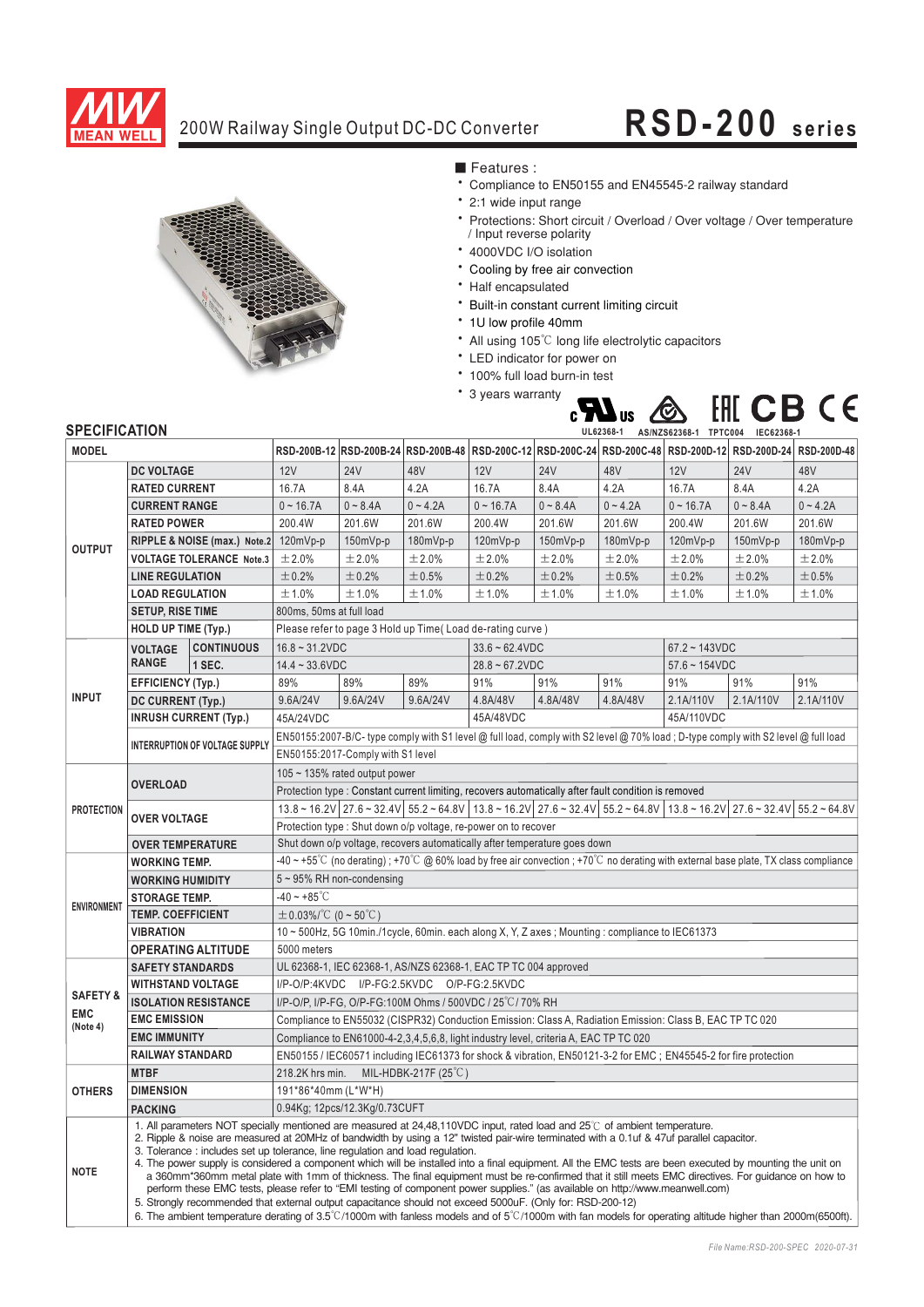

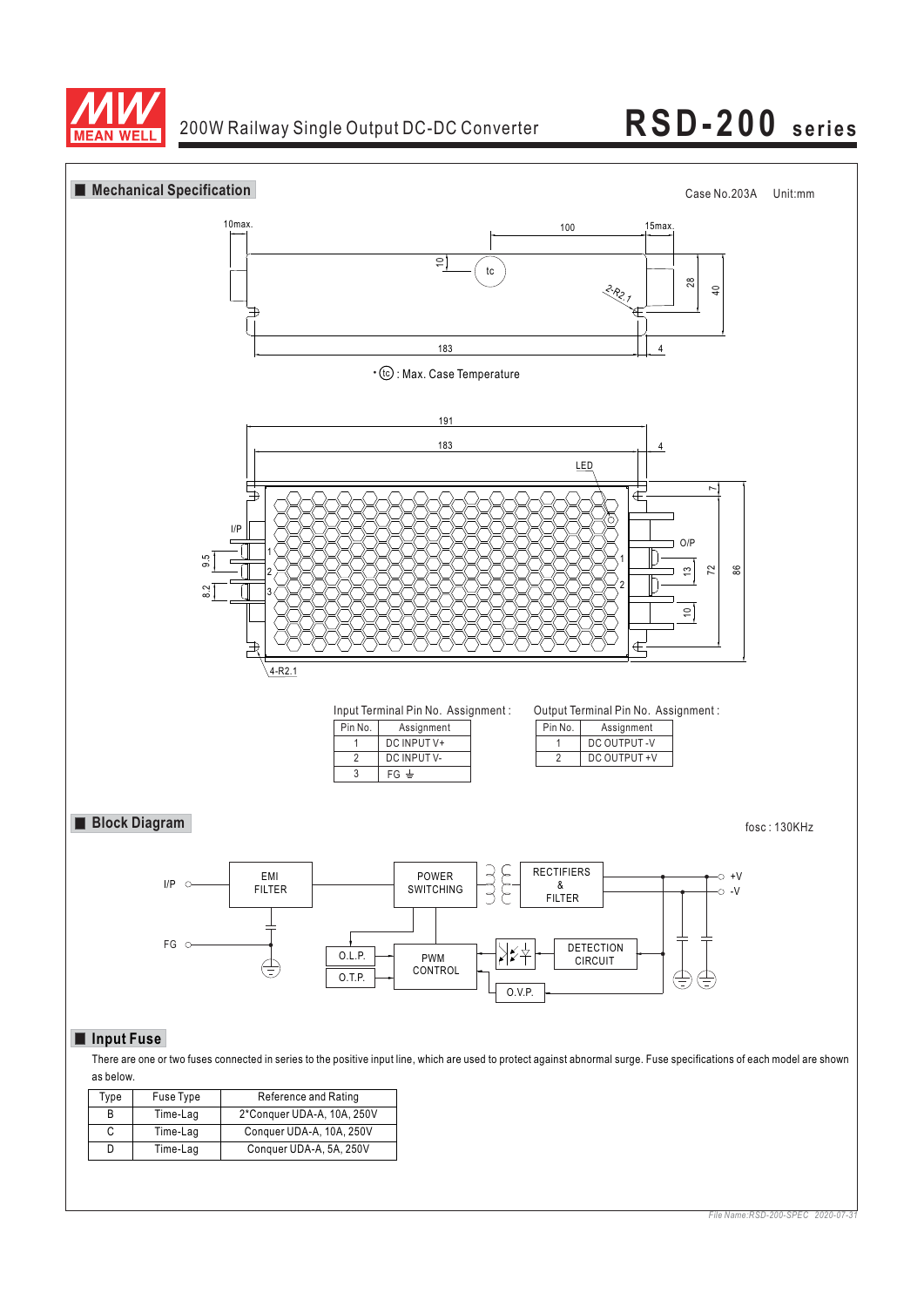

### **Input Reverse Polarity Protection**

There is a MOSFET connected in series to the negative input line. If the input polarity is connected reversely, the MOSFET opens and there will be no output to protect the unit.

## **Input Range and Transient Ability**

The series has a wide range input capability. Within ±30% of rated input voltage, it can be executed at full-load operation and operate properly; with ±40% of rated input voltage, it can withstand that for 1 second.

### **Input Under-Voltage Protection**

If input voltage drops below Vimin, the internal control IC shuts down and there is no output voltage. It recovers automatically when input voltage reaches above Vimin, please refer to the cruve below.



## **Inrush Current**

Inrush current is suppressed by a resistor during the initial start-up, and then the resistor is bypassed by a MOSFET to reduce power consumption after accomplishing the start-up.

### **Hold-up Time**

EN50155: 2007 version - D type is in compliance with S2 level, while B and C types are in compliance with S1 level at full load output condition. To fulfil the requirements of S2 level, B and C types require de-rating their output load to 70%, please refer to the curve diagrams below.



### **Output Voltage Adjustment**

This function is optional, which the standard product does not have it. If you do need the function, please contact MW for details.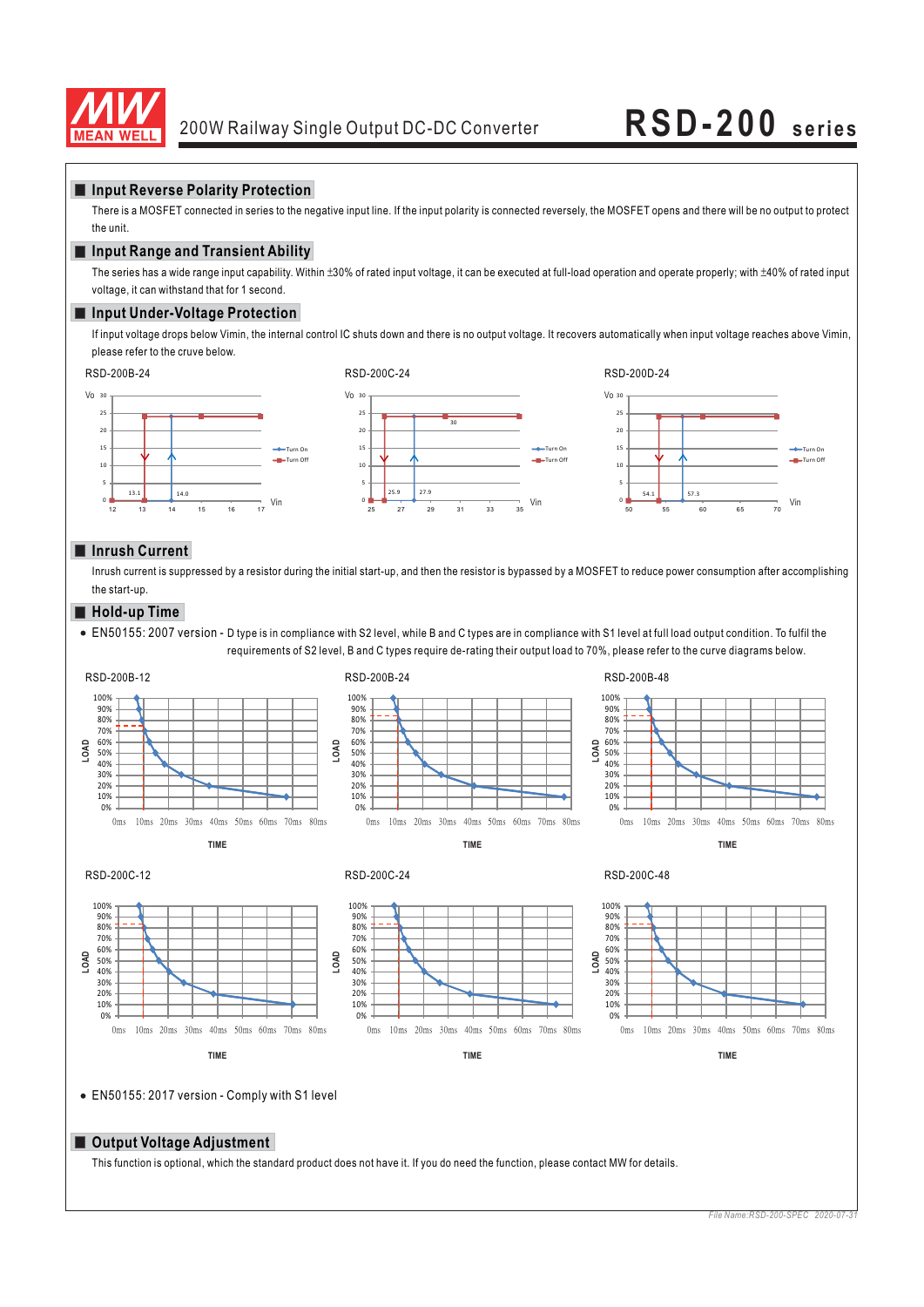



## **Parallel and Series Connection**

### **A.Operation in Parallel**

Since RSD-200 series don't have built-in parallel circuit, it can only use external circuits to achieve the redundant operation but not increase the current rating. 1.Add a diode at the positive-output of each power supply (as shown as below), the current rating of the diode should be larger than the maximum output current rating and attached to a suitable heat sink. This is only for redundant use (increase the reliability of the system) and users have to check suitability of the circuit by themselves.



2.When using S.P.S. in parallel connection, the leakage current will increase at the same time. This could pose as a shock hazard for the user. So please contact the supplier if you have this kind of application.

### **B.Operation in Series**

RSD-200 can be operated in series. Here are the methods of doing it:

1.Positive and negative terminals are connected as shown as below. According to the connection, you can get the positive and negative output voltages for your loads.

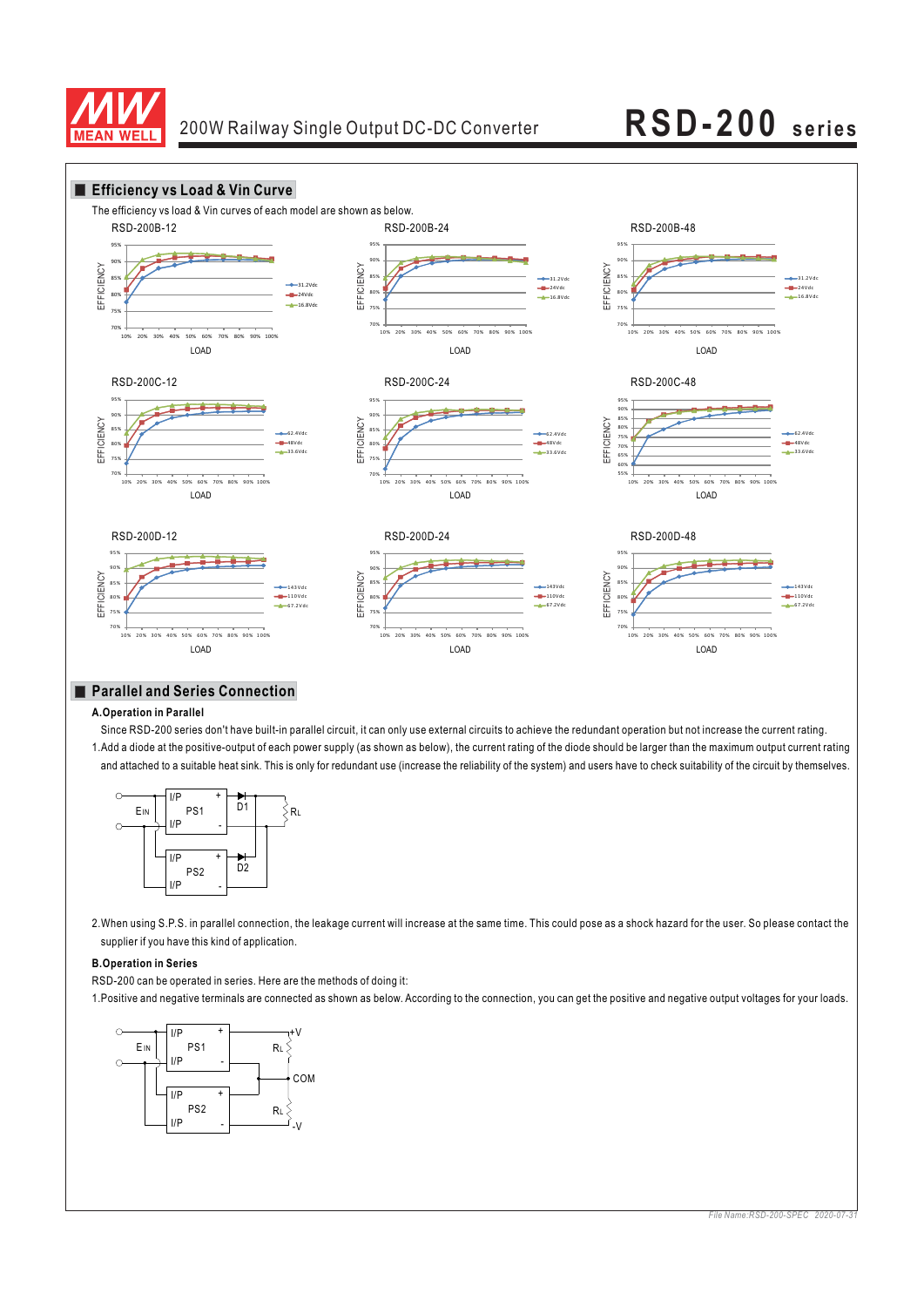

# 200W Railway Single Output DC-DC Converter **RSD-200 series**

2.Increase the output voltage (current does not change). Because RSD-200 series have no reverse blocking diode in the unit, you should add an external blocking diode to prevent the damage of every unit while starting up. The voltage rating of the external diode should be larger than V1+V2 (as shown as below).



### **Overload Protection**

If the output draw up to 105~135% of its output power rating, the converter will go into overload protection which is constant current mode. After the faulty condition is removed, it will recover automatically. Please refer to the diagram below for the detail operation characteristic. Please note that it's not suitable to operate within the overload region continuously, or it may cause to over temperature and reduce the life of the power supply unit or even damage it.



## **Over Voltage Protection**

The converter shuts off to protect itself when the output voltage drawn exceeds 115~135% of its output rating. It must be repowered on to recover.

## $\blacksquare$  Over Temperature Protection

The converter shuts off to protect itself when the built-in temperature sensor mounted on the main power transformer senses a high temperature. The output recovers automatically if the temperature drops below the limit.

### **LED Indicator**

Equipped with a built-in LED indicator, the converter provides an easy way for users to check its condition through the LED indicator. Green : normal operation; No signal: no power or failure.

### **Derating Curve**

### **a.Single unit operation**

de-rating output current when ambient temperature is between 55-70℃, please refer to the de-rating curve as below. If the unit has no iron plate mounted on its bottom, the maximum ambient temperature for the unit will be 55℃ as operating under full load condition. It requires

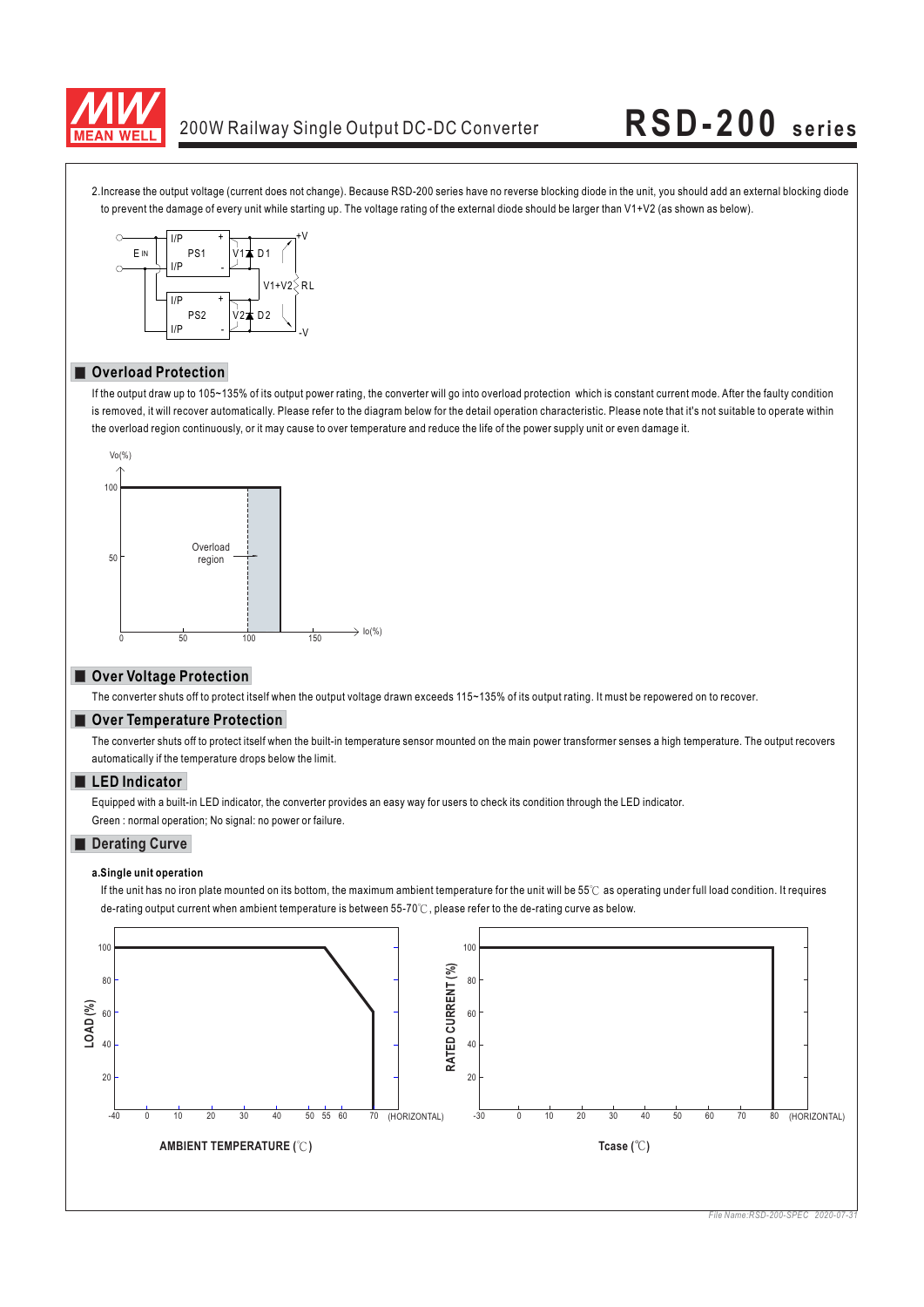

Suitable installation methods are shown as below. Since RSD-200 is a semi-potted model, its thermal performances for the following installation methods are similar and share the same derating curve.



### **b.Operate with additional iron plate**

the bottom. The size of the suggested iron plate is shown as below. In order for optimal thermal performance, the iron plate must have an even & smooth surface and RSD-200 series must be firmly mounted at the center of the iron plate. If it is necessary to fulfil the requirements of EN50155 TX level that operate the unit fully-loaded at 70℃, RSD-200 series must be installed onto an iron plate on



The load vs ambient temperature curve is shown as below.



### **AMBIENT TEMPERATURE (°C)**

Suitable installation methods are shown as below. Since RSD-200 is a semi-potted model, its thermal performances for the following installation methods are similar and share the same derating curve.